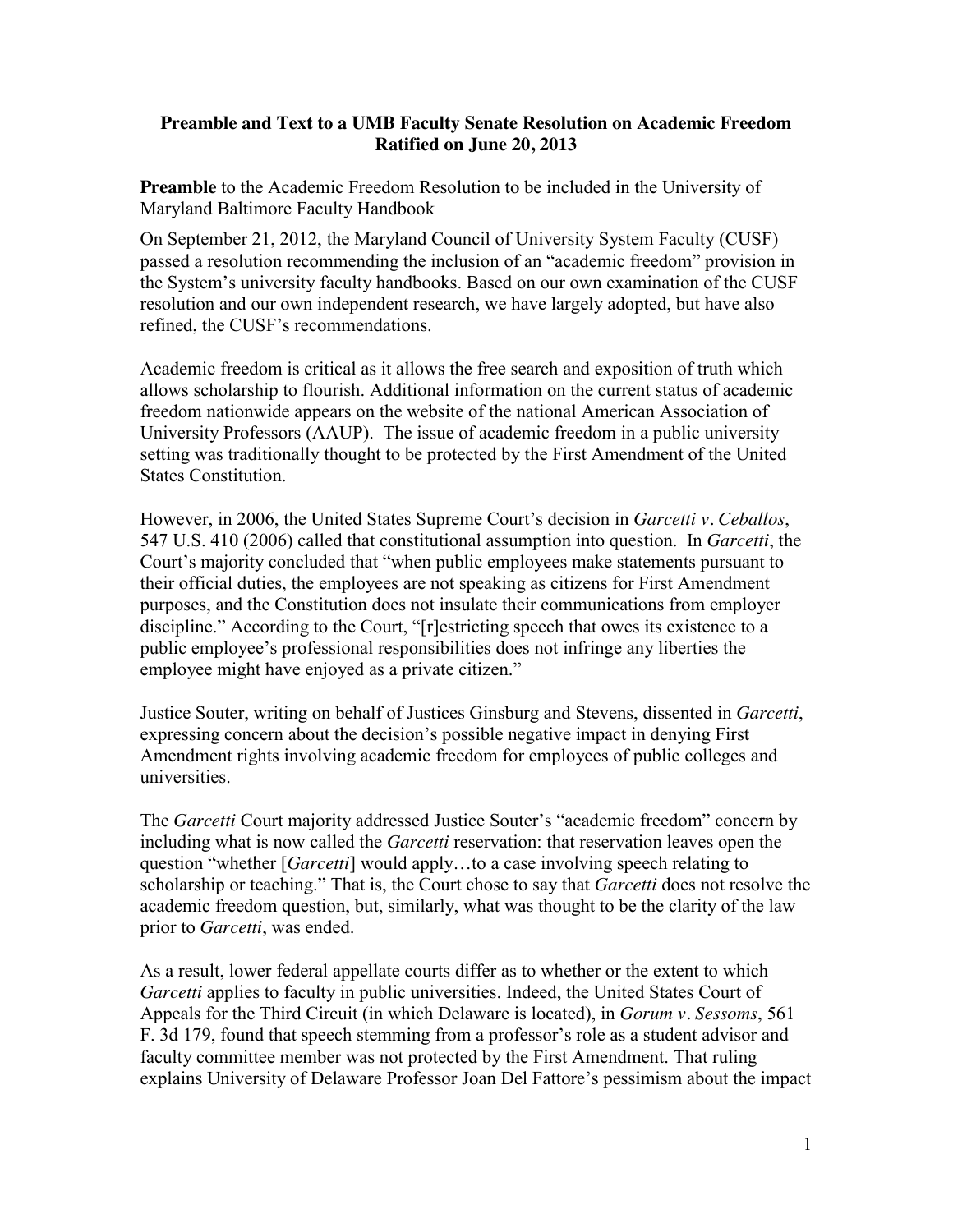of *Garcetti* on First Amendment/academic freedom issues. *See* Joan Del Fattore, "Defending Academic Freedom in the Age of *Garcetti*," ACADEME, (Jan/Feb 2011).

In 2011, however, the United States Court of Appeals for the Fourth Circuit, whose jurisdiction includes Maryland, concluded in *Adams v. Trustees of the Univ. of N.C.- Wilmington*, 640 F.3d 550 (4th Circ. 2011) that *Garcetti* does not control the free speech rights of faculty at public universities. The Fourth Circuit strongly implied that a public university faculty member's academic scholarship, teaching, and research capacity on issues of public importance are protected by the First Amendment so long as the faculty member is speaking about a matter of public concern and the faculty member's free speech interest outweighs the university's interest in restricting speech. This means that speech such as the publications and teaching or research capacity of faculty at public universities in Maryland are generally protected speech and cannot be the subject of disciplinary action.

The United States Supreme Court, if it should decide this precise First Amendment/academic freedom issue at a later time, may yet have the last word and resolve the differences that separate, for example, the Third and Fourth Circuits. However, the likelihood is that, for a considerable time, *Adams* will provide faculty First Amendment protection on those campuses within the University of Maryland System.

Nevertheless, out an abundance of caution, it is critical to faculty governance and to the protection of the important principle of academic freedom at the University of Maryland Baltimore to state clearly in our faculty handbook that "speech related to scholarship and teaching" cannot be arbitrarily thwarted.

In order to protect our academic freedom at UMB, the resolution below has been adopted by the UMB Faculty Senate. The resolution derives from AAUP's recommended protections and the protections adopted by the following schools: University of Delaware, University of Maine, University of Michigan, as well as the CUSF.

## **UMB Faculty Senate Academic Freedom Resolution**

Academic freedom is the liberty that faculty members must have if they are to practice their scholarly profession in accordance with the norms of that profession. It is based in the institutional structure of this and other universities and is fundamental to their common mission of promoting inquiry and advancing the sum of human knowledge and understanding. This freedom emanates from the First Amendment of the United States Constitution, but it also exists, independent of any external protection, as a basic prerequisite for universities to fulfill their educational mission to our society.

Generally, academic freedom is the freedom to teach, both in and outside the classroom, to conduct research and to engage in other scholarly or creative activities, and to publish or otherwise disseminate the results. Academic freedom also encompasses the freedom to address, or not address, any matter of institutional policy or action whether or not one is a member of any agency of institutional governance.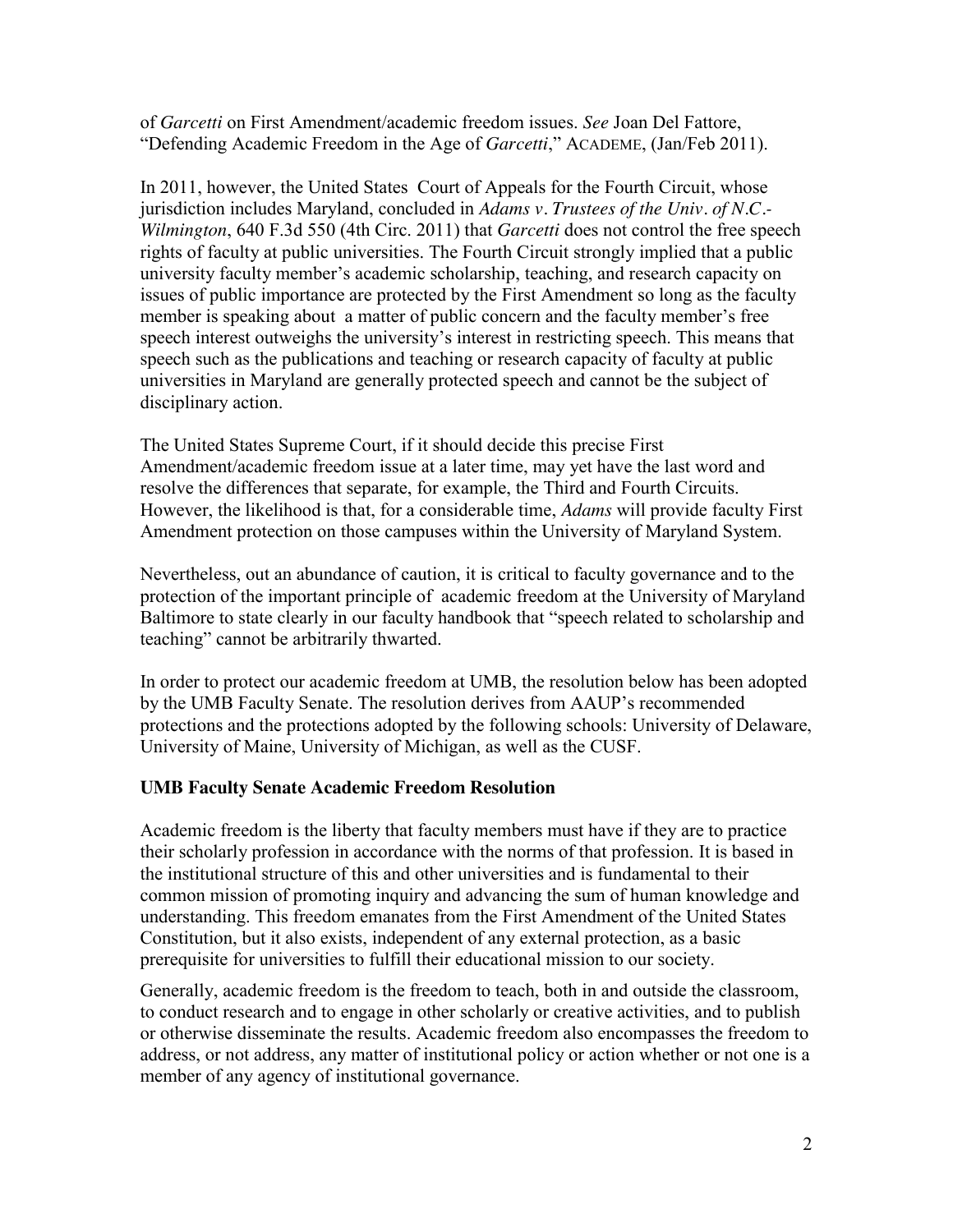Faculty have the freedom to address the larger community with regard to any social, political, economic, or other interest. The University should not place impediments – technical or otherwise – on or among faculty; all faculty should have the freedom to connect intellectually with their peers.

Academic freedom is most commonly exercised by individual faculty members, but remains a professional prerequisite of faculty members as a group. Academic freedom extends to all faculty whether full time or part time, tenured or non-tenured, adjunct or contingent, including those faculty who also hold administrative roles when such faculty are acting in their teaching or research capacity. Faculty must be free from any censorship, threat, restraint, retaliation, or discipline by the University with regard to the pursuit of truth in the performance of their teaching, research, publishing or service obligations. Faculty also have the right to review and be reviewed by peers and thereby to control the standards and expectations for promotion and tenure.

The policy on shared governance in the University System of Maryland concurs, stating that:

"Faculty and staff who do not hold administrative appointments, and all students, may express their opinions freely on all shared governance matters without retaliation. Administrators, including faculty holding administrative appointments, may also express their opinions freely during policy discussions, without retaliation, but once a decision is reached they are expected to support and implement policy as determined by the institutional leadership."

This policy is available at:<http://www.usmd.edu/regents/bylaws/SectionI/I600.html> Academic freedom includes the following specific freedoms:

- *freedom of research and publication*. Within the broad standards of accountability established by their profession and their individual disciplines, faculty members must enjoy the fullest possible freedom in their research capacity and in circulating and publishing their results. This freedom follows immediately from the university's basic commitment to advancing knowledge and understanding. Faculty must control their own scholarship and must be able to determine the content, format, wording, methodology, tone, et cetera, of their own work.
- *freedom to determine standards*. Faculty are uniquely qualified to determine the directions and standards of their profession. Such expectations are determined by colleagues in the disciplines, including both faculty working in creative fields and faculty performing traditional research.
- *freedom of teaching.* This freedom is an outgrowth of the previous one. Faculty members must be able not only to disseminate to their students the results of research by themselves and others in their profession, but also to train students to think about these results for themselves, often in an atmosphere of controversy that, so long as it remains in a broad sense educationally relevant, actively assists students in mastering the subject and appreciating its significance.